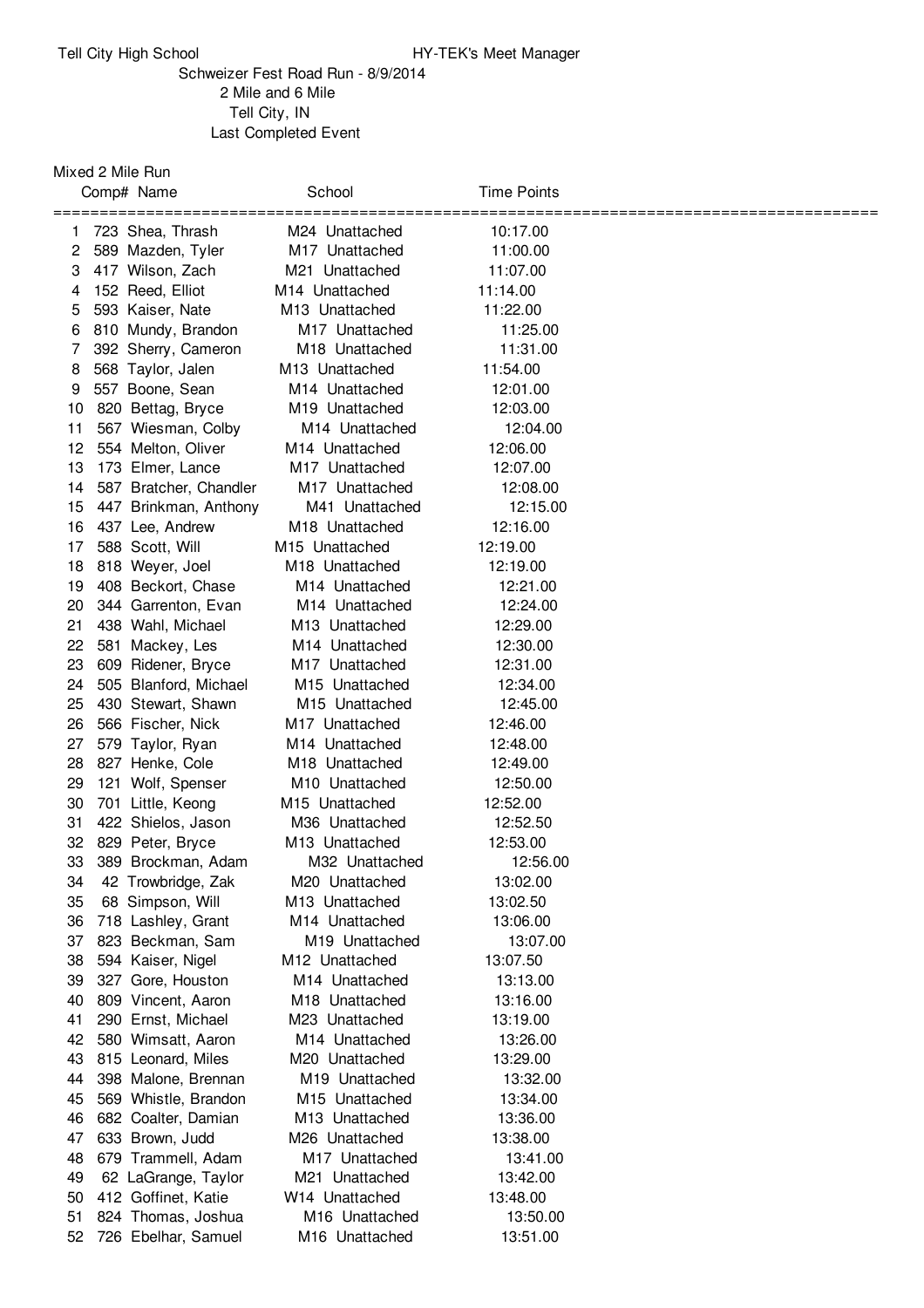453 Schroeder, Corey M13 Unattached 13:52.00 725 Pund, Sarah W15 Unattached 13:53.00 510 Main, Elaine W48 Unattached 13:57.00 572 Blake, Mariah W17 Unattached 13:58.00 186 Cail, Chris M30 Unattached 13:59.00 586 Sargent, John M14 Unattached 13:59.50 838 Jacob, Amanda W19 Unattached 14:01.00 591 Marksberry, Evan M13 Unattached 14:01.50 204 Chestnut, Kaden M11 Unattached 14:02.00 754 Bevil, Joshua M31 Unattached 14:09.00 614 Hubert, Dylan M12 Unattached 14:09.20 145 Kleemann, Dylan M23 Unattached 14:09.50 732 Klem, Kyle M38 Unattached 14:12.00 336 Hammack, Coy M10 Unattached 14:12.20 822 Hoppenjans, Jordan M24 Unattached 14:13.00 592 Spalding, Corey M14 Unattached 14:13.30 819 Knotts, Shawn M35 Unattached 14:14.00 79 McCabe, Aiden M11 Unattached 14:14.40 426 Noland, Leland M22 Unattached 14:16.00 436 Schwartz, Nathaniel M18 Unattached 14:17.00 756 Troesch, Bryce M10 Unattached 14:17.20 451 Curry, Taylor M12 Unattached 14:19.00 825 Buechler, Vaughn M20 Unattached 14:22.00 237 Young, Jacob M14 Unattached 14:25.00 411 Goffinet, Taylor W12 Unattached 14:27.00 816 Braunecker, Adam M19 Unattached 14:28.00 78 McCabe, Andrew M9 Unattached 14:34.00 126 Foe, Charles M44 Unattached 14:35.00 544 Kimball, Andrew M22 Unattached 14:39.00 522 Dauby, Elizabeth W14 Unattached 14:43.00 455 Fox, John M14 Unattached 14:44.00 54 Michael, Chann M40 Unattached 14:44.10 227 Hauser, Ben M18 Unattached 14:45.00 595 Kaiser, Jill W10 Unattached 14:48.00 87 387 West, Christian M14 Unattached 14:48.40 88 458 Theis, Jonathan M12 Unattached 14:49.00 590 Barham, Dylan M16 Unattached 14:50.00 724 Klem, Brody M10 Unattached 14:50.50 74 Minto, Milan M13 Unattached 14:51.00 316 Lain, Brayden M9 Unattached 14:52.00 318 Lain, Caleb M32 Unattached 14:53.00 281 Lutring, Grant M30 Unattached 14:53.30 55 Freeman-Chann, Wendy W33 Unattached 14:54.00 683 Howard, Madison W13 Unattached 14:55.00 530 Hess, Cole M10 Unattached 14:55.50 844 Meyer, Karri W38 Unattached 14:56.00 833 Diaz, Cat W19 Unattached 14:59.00 836 Kempf, Andi W19 Unattached 15:00.00 583 Beertzer, David M37 Unattached 15:00.50 190 Fest, Spencer M14 Unattached 15:01.00 711 Arnold, Lloyd M40 Unattached 15:02.00 379 Thomas, Colby M13 Unattached 15:03.00 531 Hess, Ryan M37 Unattached 15:06.00 41 Sutcliffe, Donald M62 Unattached 15:07.00 814 Sanders, Grant M18 Unattached 15:09.00 617 Schlachter, Sarah W15 Unattached 15:10.00 637 Strassell, William M12 Unattached 15:11.00 299 Sumner, Ryan M33 Unattached 15:16.00 629 Hubert, Hannah W16 Unattached 15:17.00 663 Cross, Brandon M21 Unattached 15:24.00 697 Payne, Danyella W18 Unattached 15:28.00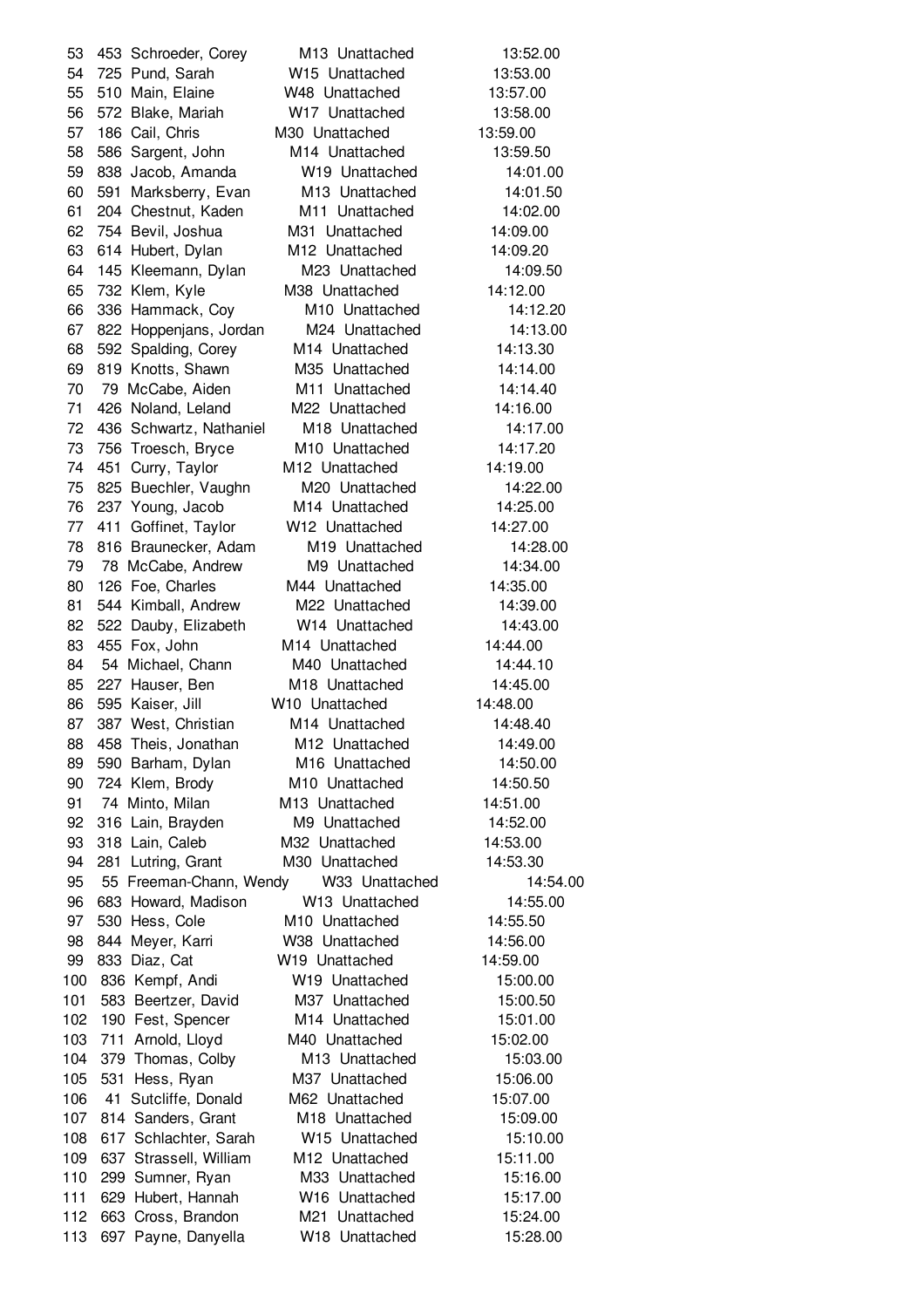650 Wollenmann, Collin M20 Unattached 15:31.00 282 Ernst, Isaiah M20 Unattached 15:32.00 769 Morrison, Angelica W15 Unattached 15:33.00 117 84 Gordon, Ben M13 Unattached 15:33.30 840 Schaefer, Erin W20 Unattached 15:34.00 110 Kehl, Elizabeth W13 Unattached 15:34.40 439 Wagner, Kasey M31 Unattached 15:34.50 121 811 Davvid, Gilles M49 Unattached 15:36.00 37 Gilles, David M49 Unattached 15:38.00 777 Hagedorn III, Walter M8 Unattached 15:42.00 36 Gilles, Chad M51 Unattached 15:43.00 687 Goffinet, Hanna W19 Unattached 15:44.00 666 James, Darrin M29 Unattached 15:44.40 813 Hinton, Marcus M19 Unattached 15:45.00 445 Fischer, Jace M14 Unattached 15:46.00 132 Wetzel, Bryce M13 Unattached 15:46.60 333 Pierrard, Keith M52 Unattached 15:53.00 740 Clark, Chris M15 Unattached 15:54.00 845 Becher, Ashley W28 Unattached 15:58.00 119 Wolf, Reece M7 Unattached 15:59.50 459 Theis, Jarrett M10 Unattached 15:59.80 826 Thomas, Darin M53 Unattached 16:00.00 59 Inman, Krystal W54 Unattached 16:00.40 772 Booty, Karly W10 Unattached 16:01.00 138 773 Booty, Keith M55 Unattached 16:01.10 407 Peter, Darrell M41 Unattached 16:02.00 737 Lindsey, Hannah W11 Unattached 16:03.00 80 Ludwig-McCabe, Barbara W47 Unattached 16:04.00 357 Braunecker, Corey M11 Unattached 16:04.40 795 Linn, Blaire W22 Unattached 16:05.00 794 Robinson, Ashley W32 Unattached 16:06.00 832 Day, Lisa W39 Unattached 16:08.00 413 Stath, Joyce W47 Unattached 16:09.00 325 Marsh, Ben M27 Unattached 16:09.20 623 Gladish, Mason M9 Unattached 16:11.00 626 Gladish, Jared M39 Unattached 16:12.00 812 Callas, Steven M31 Unattached 16:13.00 703 Henton, Jeff M52 Unattached 16:15.00 834 Main, Kayley W19 Unattached 16:17.00 643 Schultz, Matt M39 Unattached 16:24.00 771 Drake, Michael M52 Unattached 16:25.00 843 Durlauf, Megan W25 Unattached 16:29.00 651 Hakamata, Kazuya M38 Unattached 16:30.00 596 Kaiser, Orrin M8 Unattached 16:30.30 835 Boeglin, Madi W18 Unattached 16:32.00 537 Schwartz, Veronica W14 Unattached 16:34.00 608 Lawalin, Krystal W26 Unattached 16:36.00 401 Ettensohn, Andrew M13 Unattached 16:37.00 539 Brown, Sara W22 Unattached 16:38.00 47 Noble, Wendy W44 Unattached 16:39.00 171 Minto, Todd M49 Unattached 16:41.00 761 Tinch, Kendra W13 Unattached 16:43.00 497 Brown, Abbie W41 Unattached 16:44.00 549 Sapp, Austin M14 Unattached 16:46.00 489 Kiplinger, Kage M14 Unattached 16:47.00 828 Ackerman, Corey M30 Unattached 16:48.00 509 Crawford, Cameron M8 Unattached 16:49.00 356 Braunecker, Shane M11 Unattached 16:54.00 817 Weyer, Ben M20 Unattached 17:00.00 409 Beckort, Mary Jane W44 Unattached 17:02.00 501 Click, Kelley W38 Unattached 17:03.00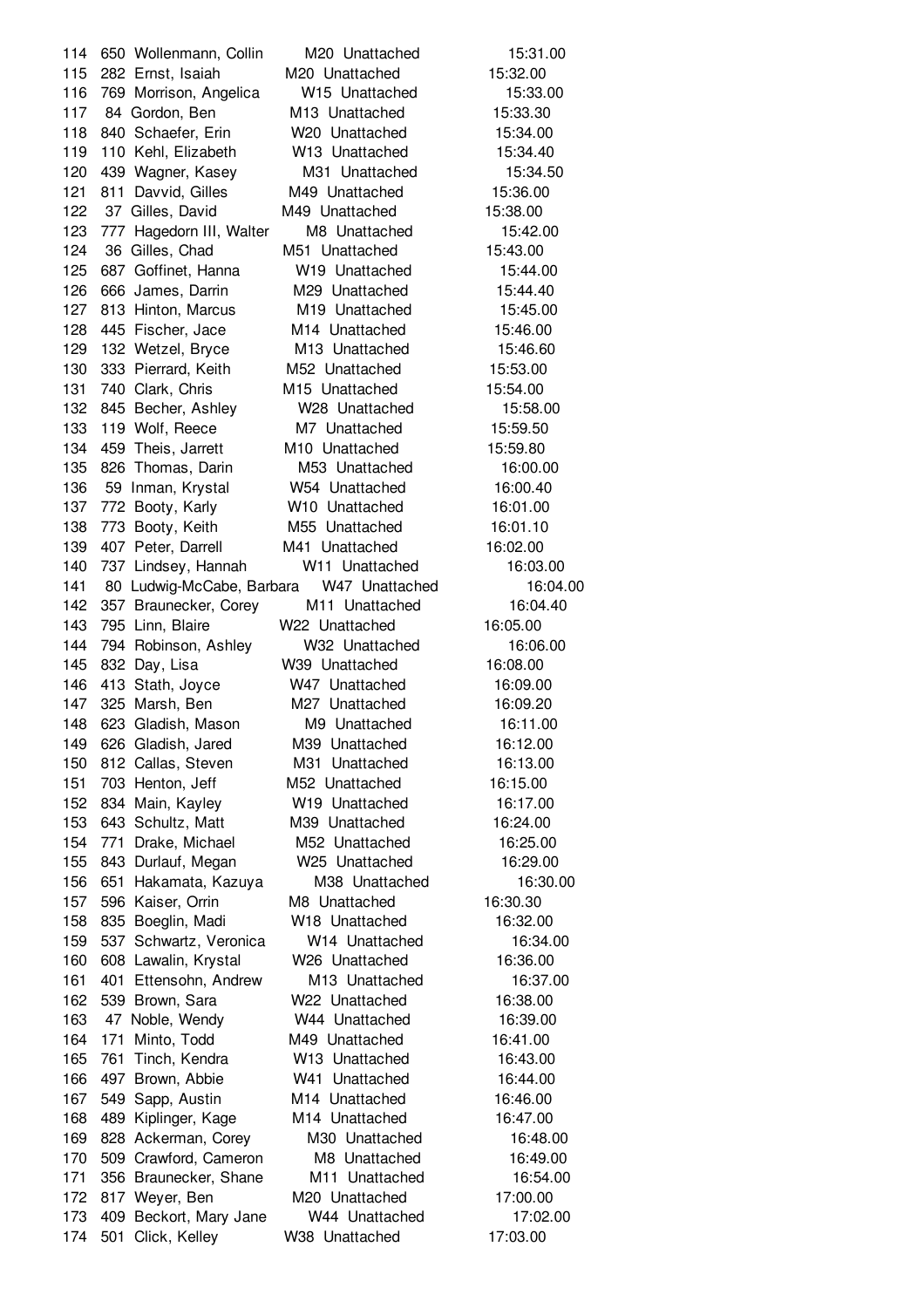708 Leinenbach, Kasey W29 Unattached 17:04.00 681 Marcrum, Mitchell M16 Unattached 17:06.00 196 Parke, Emily W33 Unattached 17:07.00 842 Berg, Sydney W20 Unattached 17:09.00 266 Goffinet, Jane W51 Unattached 17:09.20 267 Goffinet, David M48 Unattached 17:17.00 722 Lashley, Pierce M9 Unattached 17:18.00 508 Crawford, Rodney M43 Unattached 17:19.00 414 Ballman, Glenn M48 Unattached 17:23.00 11 Sterling, Mark M51 Unattached 17:23.30 776 Hagedorn, Sheena W40 Unattached 17:24.00 319 Connor, Brian M55 Unattached 17:25.00 558 Ficker, Jennifer W34 Unattached 17:26.00 92 Engelbrecht, Tanner M10 Unattached 17:27.00 496 Atkins, Amanda W39 Unattached 17:28.00 31 Bruggeman, Anita W34 Unattached 17:32.00 96 Wheatley, Jailyn W11 Unattached 17:33.00 112 Koch, Anthony M11 Unattached 17:34.00 211 Aders, Ashley W19 Unattached 17:36.00 75 Minto, Morgan W20 Unattached 17:38.00 677 Wilkerson, Justin M39 Unattached 17:40.00 753 Lamar, Karen W29 Unattached 17:40.40 76 Minto, Tracy M51 Unattached 17:42.00 117 Shelby, Sophia W13 Unattached 17:43.00 40 Franchville, Julie W46 Unattached 17:43.40 603 Noble, Colin M12 Unattached 17:44.00 821 Anderson, Beau M36 Unattached 17:50.00 638 Strassell, Erin W18 Unattached 17:51.00 542 Embry, Vanessa W35 Unattached 17:52.00 764 Joines, Julia W12 Unattached 17:52.20 52 Schwoeppe, Carol W47 Unattached 17:55.00 831 Peter, Lynn W39 Unattached 17:56.00 446 Fischer, Jackie W50 Unattached 17:58.00 280 Lutring, Abby W29 Unattached 18:00.00 715 Gelarden, Sarah W29 Unattached 18:00.20 246 Kleaving, Nick M21 Unattached 18:01.00 146 Kleemann, Justin M23 Unattached 18:02.00 645 Hollinden, Neal M12 Unattached 18:03.00 461 Theis, Jessica W17 Unattached 18:04.00 122 McGary, Sherry W56 Unattached 18:05.00 500 Hoch, John M43 Unattached 18:07.00 613 Cornejo, Juan M46 Unattached 18:09.00 295 Risse, Ryan M29 Unattached 18:10.00 323 Theis, Jason M37 Unattached 18:11.00 219 789 Fenn, Mark M Unattached 18:12.00 12 Sterling, Kathy W50 Unattached 18:16.00 741 Sommer, Eryn W11 Unattached 18:26.00 347 Daum, Adam M36 Unattached 18:29.00 371 Lehmkuhler, Kali W10 Unattached 18:33.00 444 Tullis, Dawn W41 Unattached 18:34.00 652 Gengelbach, Ashley W19 Unattached 18:35.00 601 Conner, Natalie W12 Unattached 18:36.00 142 Johnson, Cole M11 Unattached 18:37.00 381 Lindauer, Megan W21 Unattached 18:40.00 574 Brinksneader, Julie W31 Unattached 18:41.00 575 Brinksneader, Adam M32 Unattached 18:46.00 600 Conner, Jonathan M10 Unattached 18:47.00 796 Rigby, Ben M25 Unattached 18:48.00 841 Gehlhausen, Candi W23 Unattached 18:49.00 219 Lawalin, Allan M53 Unattached 18:51.00 334 Naviaux, Danielle W36 Unattached 18:55.00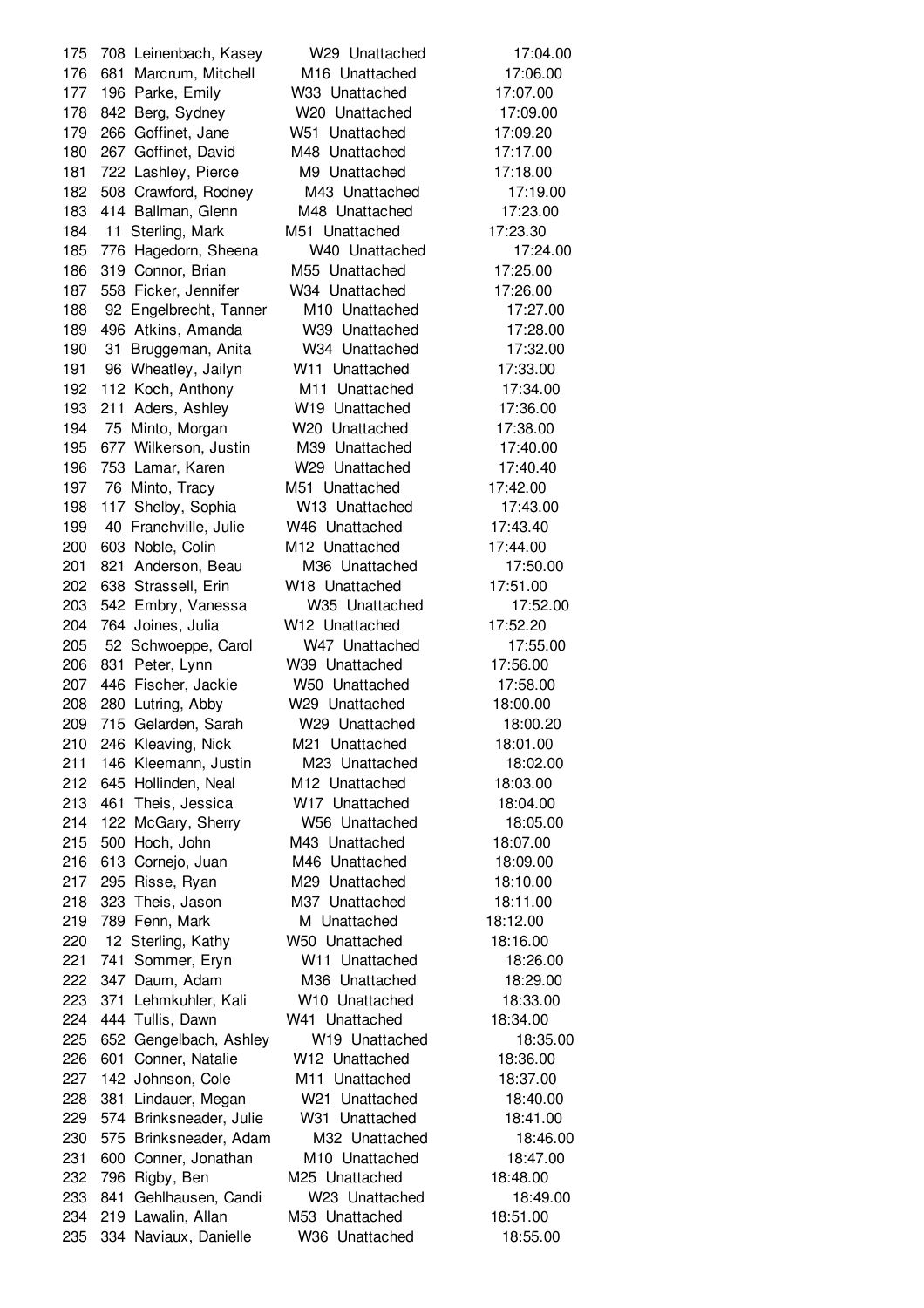472 Stephens, Chase M7 Unattached 18:56.00 159 Reed, Bob M64 Unattached 18:57.00 335 Hammack, Kris W35 Unattached 18:59.00 546 Boling, Kenny M46 Unattached 19:03.00 188 Hall, Louis M70 Unattached 19:07.00 729 Hamilton, Elaina W8 Unattached 19:08.00 330 Bryant, Larry M52 Unattached 19:12.00 103 Joiner, Michaeline W46 Unattached 19:17.00 184 James, Taylor M17 Unattached 19:26.00 799 Wolf, Parker M5 Unattached 19:29.00 710 Casebolt, Kaiden M8 Unattached 19:29.90 506 Finley, Marcia W15 Unattached 19:30.00 39 Zellers, John M33 Unattached 19:31.00 315 Lain, Lexi W6 Unattached 19:32.00 317 Lain, Theresa W30 Unattached 19:32.30 839 Buetel, Kyla W16 Unattached 19:33.00 285 Dinkel, Jennifer W20 Unattached 19:34.00 837 Fischer, Katie W19 Unattached 19:35.00 605 Homa, Matt M26 Unattached 19:36.00 779 Jordan, Kyndall W11 Unattached 19:41.00 731 Klem, Madison W11 Unattached 19:45.00 518 Rogers, Kassi W47 Unattached 19:46.00 308 Floyd, Brian M54 Unattached 19:54.00 147 Kleemann, Jared M27 Unattached 19:55.00 620 Severson, Emma W11 Unattached 19:57.00 433 Bales, Crystal W40 Unattached 19:57.50 375 Wahl, Max M7 Unattached 20:00.00 376 Wahl, Mark M33 Unattached 20:00.20 634 Brown, Kristi W32 Unattached 20:02.00 94 Wittmer, Phil M69 Unattached 20:04.00 624 Gladish, Morgan W11 Unattached 20:05.00 429 Hockenberry, Amanda W33 Unattached 20:07.00 198 Runkle, Michelle W31 Unattached 20:08.00 197 Runkle, Matthew M33 Unattached 20:09.00 275 Miller, Lisa W39 Unattached 20:12.00 133 Wetzel, Bill M42 Unattached 20:14.00 85 Gordon, Rebekah W11 Unattached 20:16.00 306 Ernst, Joe M49 Unattached 20:22.00 172 Minto, Landen M12 Unattached 20:24.00 448 Zellers, Heath M37 Unattached 20:35.00 647 Kessans, Laura W33 Unattached 20:36.00 284 Martin, Justin M32 Unattached 20:39.00 498 Pfeiffer, Kellie W48 Unattached 20:42.00 787 Noble, Laura W44 Unattached 20:44.00 548 Johannemann, David M58 Unattached 20:46.00 661 Houchin, Dustin M36 Unattached 20:48.00 471 Stephens, Michelle W33 Unattached 20:50.00 129 Harpenau, Zetta W27 Unattached 20:52.00 128 Konerding, Cole M25 Unattached 20:53.30 462 Theis, Julia W16 Unattached 20:53.50 460 Theis, Terri W42 Unattached 20:54.00 212 Henning, Angela W52 Unattached 21:00.00 288 106 Axton, Chris M34 Unattached 21:01.00 507 Brinksneader, Brooke W31 Unattached 21:02.00 751 smith, Thomas M30 Unattached 21:02.20 752 Smtih, Tara W33 Unattached 21:02.30 597 Schwoeppe, Linda M48 Unattached 21:03.00 332 Miller, Jean W50 Unattached 21:04.00 673 Hill, Jessica W38 Unattached 21:04.40 362 Carlson, Mike M54 Unattached 21:07.00 396 Reed, Payton W20 Unattached 21:10.00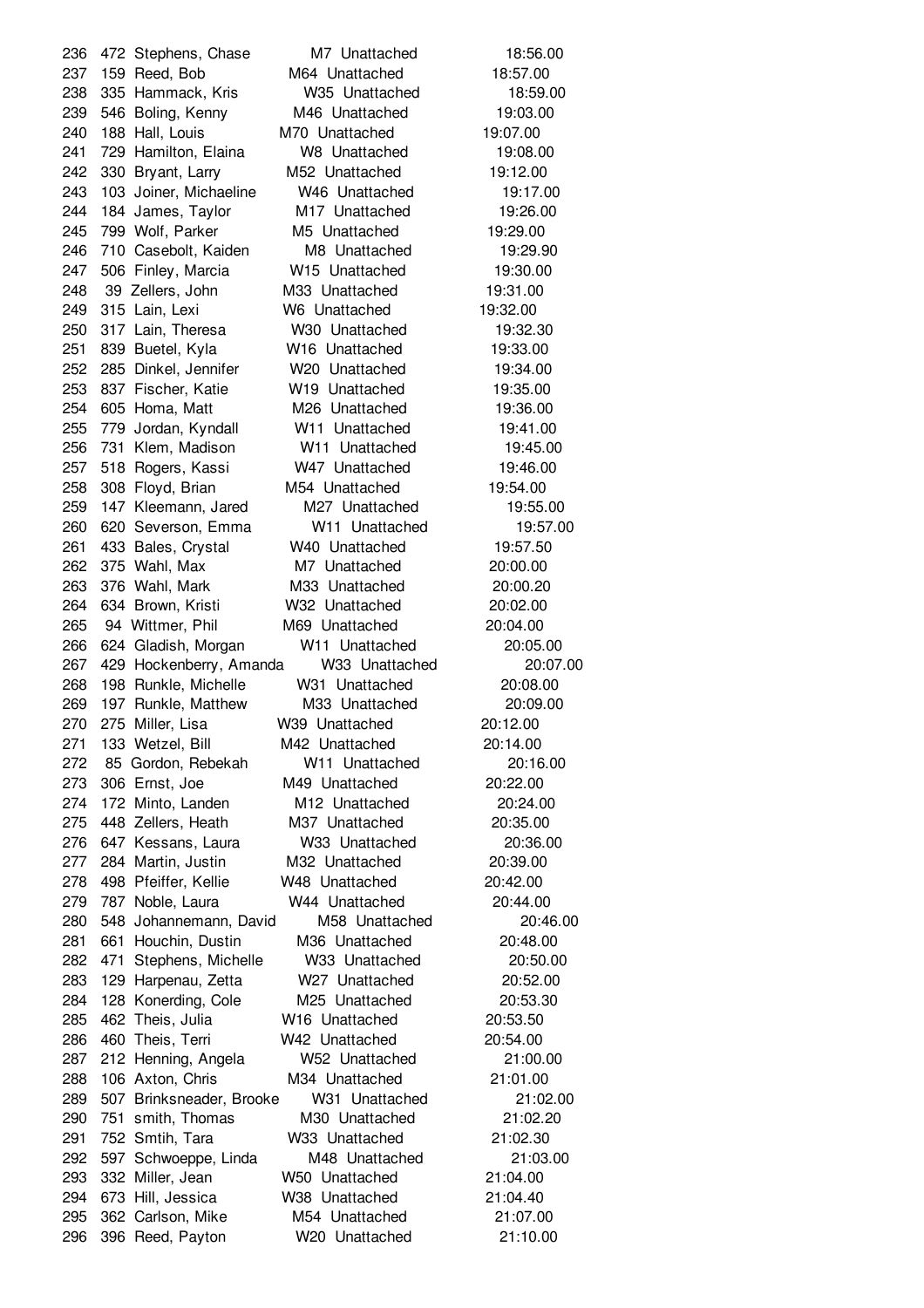399 Scarboro, Ashley W13 Unattached 21:11.10 9 Turner, Lynda W65 Unattached 21:11.30 602 Noble, Evan M10 Unattached 21:15.00 559 Gregg, Allen M15 Unattached 21:16.00 709 Casebolt, Kyla W10 Unattached 21:18.00 656 Granderson, Cole M10 Unattached 21:20.00 642 Weatherholt, Matthew M15 Unattached 21:22.00 378 Thomas, Stephanie W39 Unattached 21:25.00 205 Chestnut, Lanie W7 Unattached 21:26.00 202 Chestnut, Lee M39 Unattached 21:27.00 560 Gregg, Michael M13 Unattached 21:34.00 662 Houchin, Erin W37 Unattached 21:38.00 468 Hodde, Jackie W12 Unattached 21:39.00 415 Smith, Zayda W12 Unattached 21:40.00 800 Roll, amanda W34 Unattached 21:43.00 228 Hauser, Julie W53 Unattached 21:43.30 400 Smith, Brandy W36 Unattached 21:45.00 61 LaGrange, Kent M56 Unattached 21:47.00 640 Schultz, Gretchen W35 Unattached 21:48.00 733 Keen III, Dennis M12 Unattached 21:52.00 584 Greene, Dymetry M12 Unattached 21:52.50 427 Wright, Carrie W28 Unattached 21:56.00 523 Ogle, Trina W45 Unattached 21:56.50 25 Zellers, Luke M6 Unattached 21:58.00 24 Zellers, Heidi W30 Unattached 21:58.50 283 Ernst, Becky W50 Unattached 21:59.00 23 Zellers, Phil M30 Unattached 22:00.00 788 Taylor, Amber W27 Unattached 22:01.00 766 Oakley, Angela W44 Unattached 22:07.00 616 Young, Pam W41 Unattached 22:08.00 313 Goffinet, Debbie W52 Unattached 22:12.00 130 Martin, Jason M40 Unattached 22:13.00 490 Kiplinger, Kelly W43 Unattached 22:16.00 83 Oberhausen, Bridget W34 Unattached 22:17.00 783 Chappell, Desiree W35 Unattached 22:17.70 33 Parker, Erin W37 Unattached 22:20.00 639 Ford, Vanessa W35 Unattached 22:23.00 469 Hodde, Sam M10 Unattached 22:25.00 470 Hodde, Chuck M47 Unattached 22:27.00 32 Striegel, Lee M73 Unattached 22:33.00 649 Aubrey, Brandy W39 Unattached 22:39.00 243 Pies, Anna W11 Unattached 22:40.00 135 Mathena, Shelly W44 Unattached 22:41.00 239 Young, Emilie W41 Unattached 22:41.10 604 Dauby, Jordan W25 Unattached 22:42.00 242 Pies, Clint M41 Unattached 22:43.00 116 Shelby, Elmer M51 Unattached 22:46.00 402 Ettensohn, Gabrielle W8 Unattached 22:47.00 403 Ettensohn, Sophia W40 Unattached 22:48.00 236 Land, Jennifer W43 Unattached 22:49.00 454 Young, Ivy W34 Unattached 22:50.00 244 Pies, Daniel M10 Unattached 22:51.00 765 Stiles, Noah M13 Unattached 22:59.00 719 Lashley, Carter M12 Unattached 22:59.20 717 Lashley, Reagan W15 Unattached 22:59.50 738 Bragg, Rhiannon W28 Unattached 23:02.00 434 Bales, Hanna W13 Unattached 23:12.00 432 Pugh, Christa W20 Unattached 23:12.20 302 Hauser, Cheryl W54 Unattached 23:22.00 564 Ford, Alexis W10 Unattached 23:23.00 770 O'Brien, Drevan M9 Unattached 23:25.00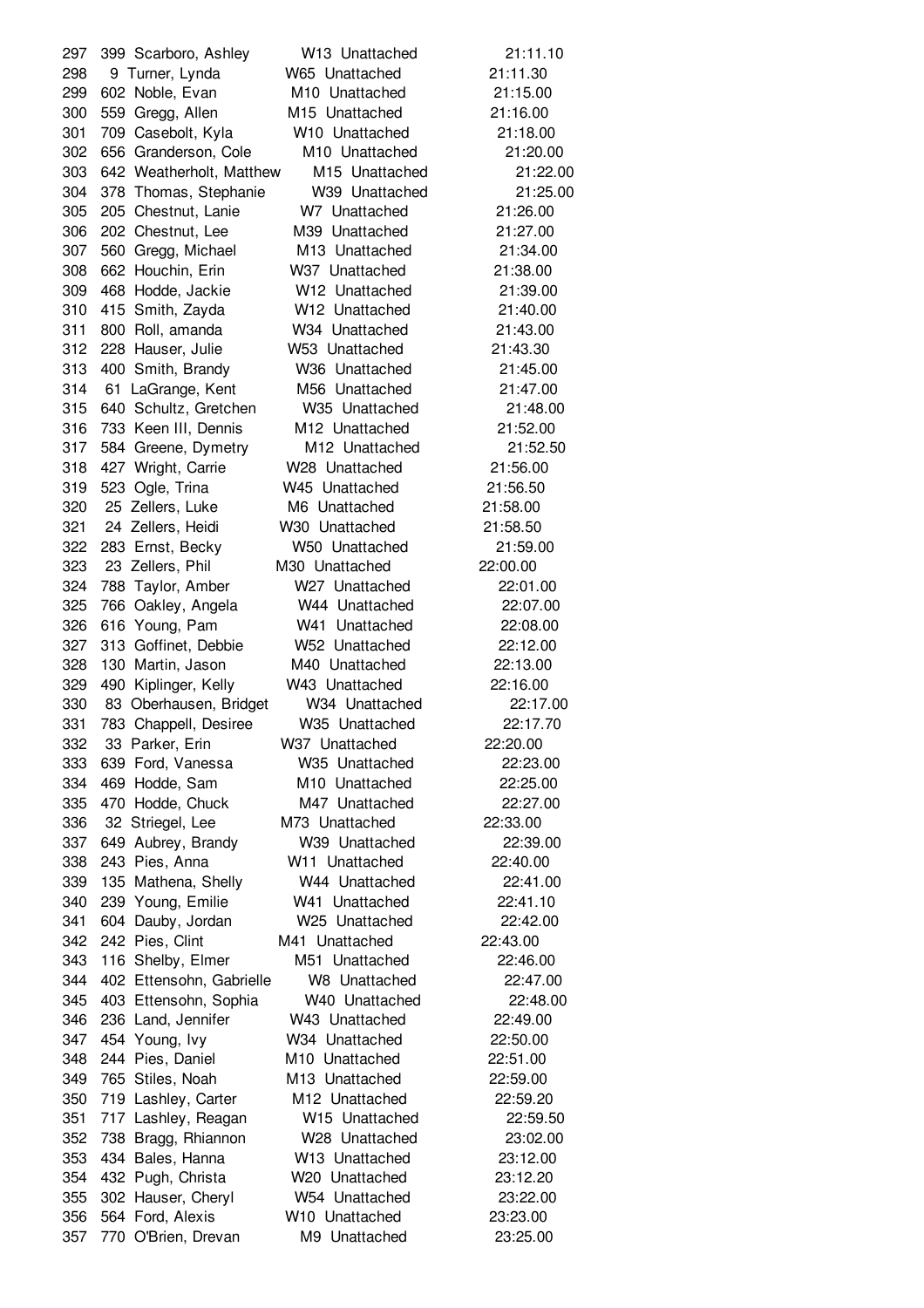271 Applegate, Briley W8 Unattached 23:25.50 272 Applegate, Kristi W37 Unattached 23:26.00 105 Axton, Cheryl W42 Unattached 23:27.00 750 Elder, Debbie W51 Unattached 23:29.00 515 Fortwendel, Jacob M11 Unattached 23:31.00 141 Johnson, Vanessa W40 Unattached 23:36.00 481 Kreilein, Grace W13 Unattached 23:36.60 538 Bettag, Hanna W23 Unattached 23:39.00 273 Applegate, James M40 Unattached 23:40.00 691 Bell, Beth W49 Unattached 23:44.00 524 Hohne, Cain M13 Unattached 23:51.00 526 Kleeman, Tate M8 Unattached 23:53.00 73 Schnieder, Vicki W54 Unattached 23:56.00 744 Sharp, Taylor W10 Unattached 23:57.00 784 Jay, Hannah W24 Unattached 23:59.00 218 Lawalin, Megan W21 Unattached 24:05.00 361 Payne, Justin M30 Unattached 24:09.00 730 Miller, Jackie W52 Unattached 24:10.00 156 Keown, Marian W51 Unattached 24:12.00 360 Payne, Jennifer W31 Unattached 24:14.00 60 Niehaus, Glenn M54 Unattached 24:21.00 475 Crawford, Joyce W53 Unattached 24:27.00 694 Lampkins, Karissa W10 Unattached 24:42.00 140 Seifert, Anna W44 Unattached 25:08.00 370 Lehmkuhler, Shannon W42 Unattached 25:08.50 10 Wells, Danielle W40 Unattached 25:10.00 778 Clark, Peggy W54 Unattached 25:14.00 397 Christensen, Russell M59 Unattached 25:17.00 263 Young, Heidi W41 Unattached 25:25.00 619 Young, Neil M32 Unattached 25:26.00 58 Niehaus, Doris W53 Unattached 25:29.00 163 Lawalin, Derek M25 Unattached 25:38.00 220 Lawalin, Cheryl W51 Unattached 25:41.00 276 Litherland, Gayle W61 Unattached 25:52.00 504 Mundy, Cecilia W8 Unattached 26:01.00 90 Stiles, Paula W54 Unattached 26:08.00 359 Carlson, Debbi W47 Unattached 26:10.00 641 Weatherholt, Lora Ruth W53 Unattached 26:11.00 705 Perryman, Kelly W33 Unattached 26:11.00 44 Melton, Mindy W38 Unattached 26:29.00 395 Jacob, Lauren W33 Unattached 26:31.00 644 Hall, AJ M36 Unattached 26:34.00 535 Aders, Hannah W31 Unattached 26:35.00 534 Foster, Dawn W38 Unattached 26:36.00 374 Brooks, Maria W48 Unattached 26:39.00 478 Brooks, Nathan M11 Unattached 26:43.00 452 Curry, Angela W38 Unattached 26:56.00 181 Wolf, Adrienne W30 Unattached 26:59.00 182 Harpenau, Donna W56 Unattached 27:11.00 428 Smith, Angie W33 Unattached 27:11.20 714 Hubbard, Charles M70 Unattached 27:18.00 706 Criss, Teresa W44 Unattached 27:21.00 222 Combs, Kayla W10 Unattached 27:21.20 373 Schaefer, Marcia W50 Unattached 27:22.00 372 Schaefer, Duane M51 Unattached 27:25.00 178 Franzman, Dana W35 Unattached 27:25.50 291 Hagan, Teri W48 Unattached 27:26.00 292 Hagan, Mike M48 Unattached 27:26.20 457 Whitworth, Beth W13 Unattached 27:27.00 102 Joiner, Kyle M11 Unattached 27:28.00 599 Conner, Elizabeth W40 Unattached 27:31.00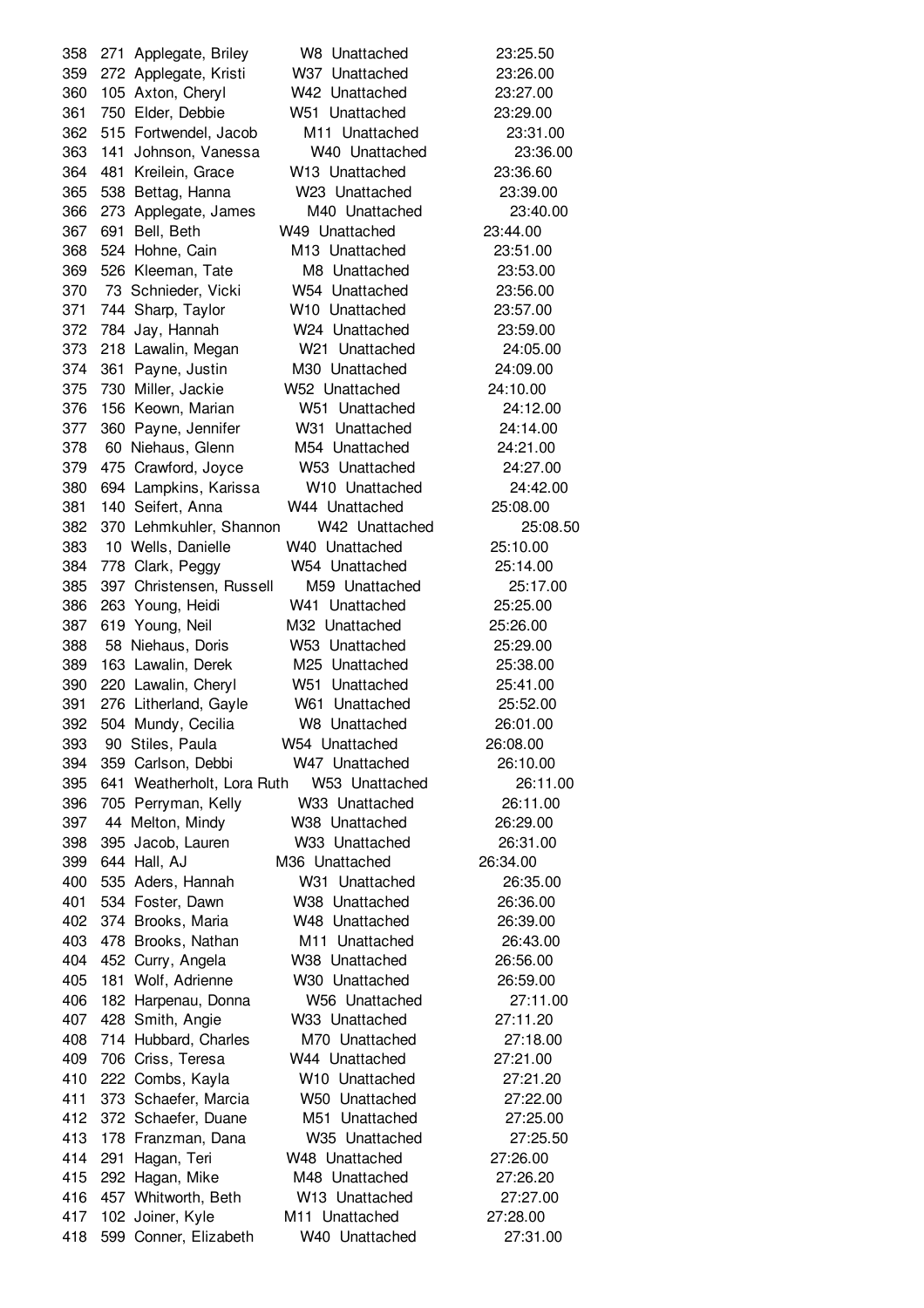852 Wilkerson, Frankie W10 Unattached 27:31.30 853 Wilkerson, Sami W7 Unattached 27:42.00 678 Wilkerson, Kelly W34 Unattached 27:50.00 48 Noble, Brian M50 Unattached 27:56.00 38 Zellers, Sharla W31 Unattached 27:57.00 268 Goffinet, Bill M75 Unattached 28:00.00 77 McCabe, Alexa W8 Unattached 28:04.00 519 Rogers, Maddie W11 Unattached 28:10.00 383 Benjamin, Noah M8 Unattached 28:14.00 321 Purvis, Nathaniel M6 Unattached 28:33.00 388 Krieg, Miranda W32 Unattached 28:38.00 341 Crockett, Kim W51 Unattached 28:43.00 520 Rogers, Jeff M50 Unattached 28:46.00 503 Mundy, Anne W10 Unattached 28:47.00 183 James, Stephanie W39 Unattached 28:47.50 300 Sumner, Judy W54 Unattached 28:50.00 578 Davis, Candy W41 Unattached 28:53.00 115 Shelby, Angela W50 Unattached 28:53.30 69 Bruner, Seth M9 Unattached 29:06.00 70 Bruner, Matt M46 Unattached 29:12.00 170 More, Ed M62 Unattached 29:13.00 721 Lashley, Jennifer W39 Unattached 29:17.00 720 Lashley, Pete M43 Unattached 29:19.00 215 Allen, Darian M19 Unattached 29:20.00 15 Roark, Brittany W24 Unattached 29:21.00 245 Pies, Natalie W8 Unattached 29:30.00 320 Purvis, Grace W9 Unattached 29:36.00 17 Goffinet, Sarah W20 Unattached 29:43.00 13 Goffinet, Chris M51 Unattached 29:43.30 14 Goffinet, Lauren W24 Unattached 29:43.40 618 Schlachter, Laurie W48 Unattached 29:44.00 425 Glenn, Pat W20 Unattached 29:45.00 440 Johnson, Bailee W11 Unattached 29:45.50 22 Faulkenberg, Summer W10 Unattached 29:46.00 21 Faulkenberg, Myra W6 Unattached 29:50.00 525 Hohne, Jennifer W42 Unattached 29:51.00 562 Richey, Lori W28 Unattached 29:51.10 533 Kleeman, Amy W25 Unattached 29:59.00 20 Graves, Dennis M60 Unattached 30:04.10 780 Collins, Julie W42 Unattached 30:04.40 322 Ludwig, Karen W46 Unattached 30:05.00 631 Kaho, Jay M62 Unattached 30:05.50 625 Gladish, Angie W38 Unattached 30:06.60 466 Strahl, Carter M9 Unattached 30:06.70 296 Risse, Kassie W26 Unattached 30:07.00 797 Zellers, Kyla W23 Unattached 30:07.70 630 Kaho, Jane W62 Unattached 30:08.00 467 Strahl, Karen W62 Unattached 30:10.00 209 Thomas, Laura W47 Unattached 30:13.00 210 Thomas, Amber W24 Unattached 30:17.00 231 Wagner, Janet W53 Unattached 30:20.00 277 Cash, Betty W57 Unattached 30:23.00 241 Pies, Molly W40 Unattached 30:29.00 240 Kleaving, Ronnie M64 Unattached 30:30.00 195 Martin, Kate W33 Unattached 30:38.00 254 Ballman, Sandy W53 Unattached 30:40.00 232 Wagner, Jessica W24 Unattached 30:41.00 495 Block, Natalie W27 Unattached 30:42.00 540 LaGrange, Joanie W55 Unattached 30:42.20 716 Peter, Brenda W63 Unattached 30:48.00 260 Traphagen, Sandy W50 Unattached 30:48.40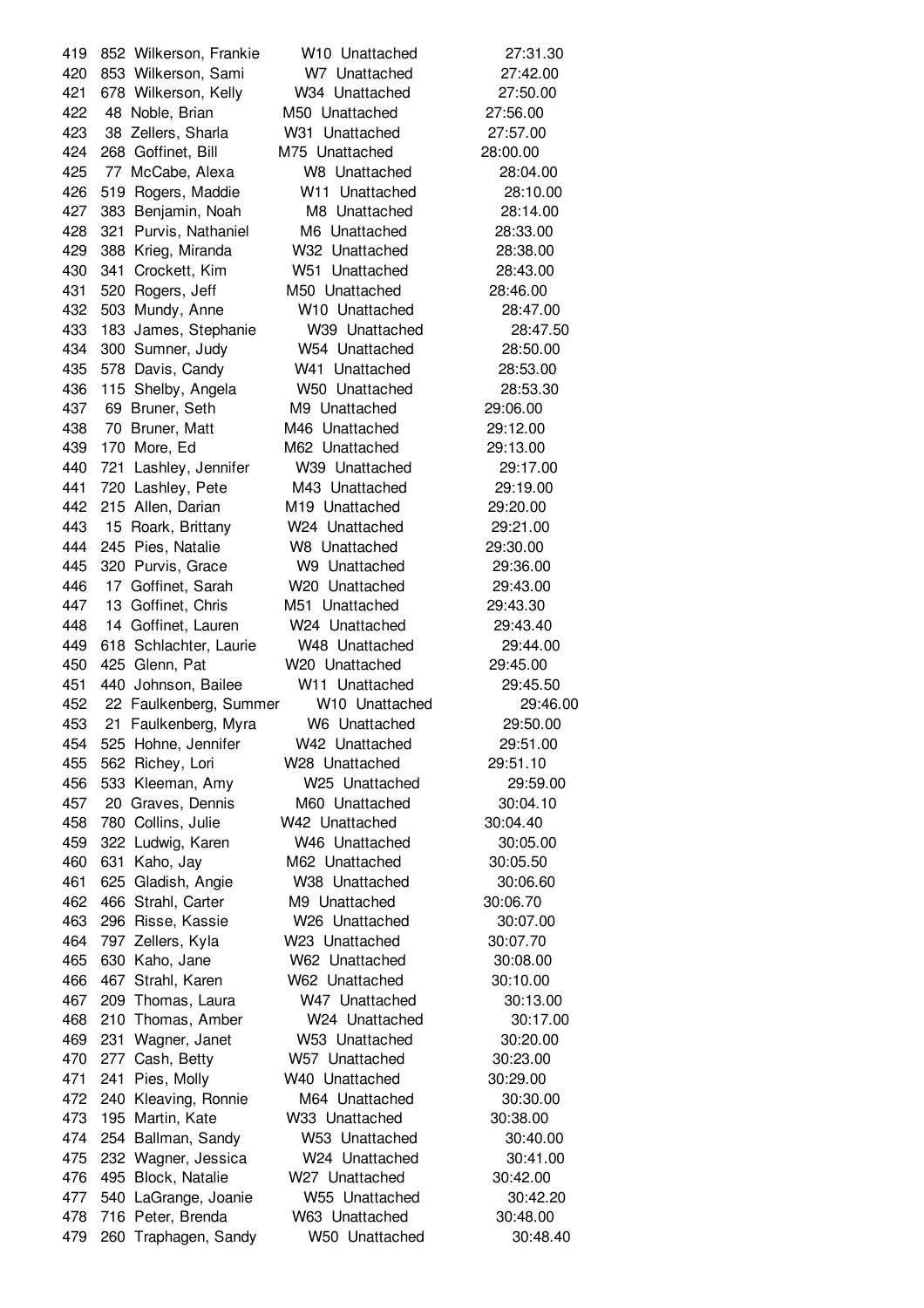659 Traphagen, Craig M55 Unattached 31:12.00 343 Labhart, Brandi W34 Unattached 31:14.00 342 Labhart, Erik M31 Unattached 31:14.40 577 Cravens, Chuck M51 Unattached 31:15.00 748 Harpenau, Kassi W28 Unattached 31:16.00 747 Harpenau, Kyle M27 Unattached 31:17.00 352 Hakes, Julie W52 Unattached 31:21.00 312 Gonzalez, Beth W52 Unattached 31:26.00 353 Lawalin, Vicki W52 Unattached 31:30.00 648 LeClere, Cathy W57 Unattached 31:34.00 160 Ress, Cindia W57 Unattached 31:41.00 689 Zuelly, Gary M58 Unattached 31:41.10 225 LeClere, Leanne W59 Unattached 31:53.00 136 Stephens, Holly W43 Unattached 31:54.00 297 Lahee, Sheila W48 Unattached 31:56.00 161 Baumgart, Kristina W23 Unattached 31:56.50 636 Strassell, Laura W50 Unattached 32:03.00 258 Kreisle, Rene W51 Unattached 32:03.30 265 Bolen, Jennifer W52 Unattached 32:04.00 512 Lindauer, Chad M35 Unattached 32:04.40 514 Lindauer, Isaac M8 Unattached 32:05.00 501 165 Zuelly, Ayden M7 Unattached 32:05.50 288 Lyons, John M44 Unattached 32:05.60 286 Lyons, Tretter M13 Unattached 32:06.00 287 Lyons, Amy W42 Unattached 32:08.00 767 Knight, Diana W57 Unattached 32:10.00 698 Ehrlich, Cindy W58 Unattached 32:10.20 307 Aders, Alicia W42 Unattached 32:11.00 224 LeClere, Kristen W28 Unattached 32:12.00 226 Knight, Lauren W32 Unattached 32:14.00 354 Emerson, Erin W28 Unattached 32:15.00 251 Schulthise, Jessica W31 Unattached 32:16.00 250 Emerson, Debra W59 Unattached 32:18.00 309 Ewing, Barbara W58 Unattached 32:48.00 310 Ewing, Clay M58 Unattached 32:49.00 252 Board, Ava W9 Unattached 32:49.40 513 Lindauer, Shannon W36 Unattached 33:05.00 166 Zuelly, Michelle W35 Unattached 33:09.00 850 George, Tonya W43 Unattached 33:09.90 384 Benjamin, Joann W39 Unattached 33:11.00 582 Beertzer, Angela W34 Unattached 33:13.00 585 Greene, Aleah W14 Unattached 33:20.00 550 Gogel, Grant M34 Unattached 33:21.00 551 Gogel, Jake M10 Unattached 33:21.10 200 Lyons, Karen W56 Unattached 33:22.00 199 Zoglmann, Nicole W28 Unattached 33:22.20 563 Weiss, Linda W61 Unattached 33:25.00 377 Labhart, Jeanie W56 Unattached 33:26.00 124 Powers, Kimberly W26 Unattached 33:36.00 125 Foe, Angie W49 Unattached 33:36.60 279 Dickman, Elva W75 Unattached 33:36.70 331 Bryant, Terri W54 Unattached 33:39.00 326 Marsh, Katie W24 Unattached 33:40.00 214 Allen, Samantha W17 Unattached 33:44.00 213 Riley, Amy W40 Unattached 33:44.40 545 McCain, Marla W50 Unattached 33:46.00 855 Rhodes, Kevin M53 Unattached 33:46.60 262 Hawell, Karen W51 Unattached 33:48.00 179 Franzman, Brenna W13 Unattached 33:48.40 456 Whitworth, Katrina W41 Unattached 33:50.00 484 Rich, Ella W9 Unattached 33:50.50